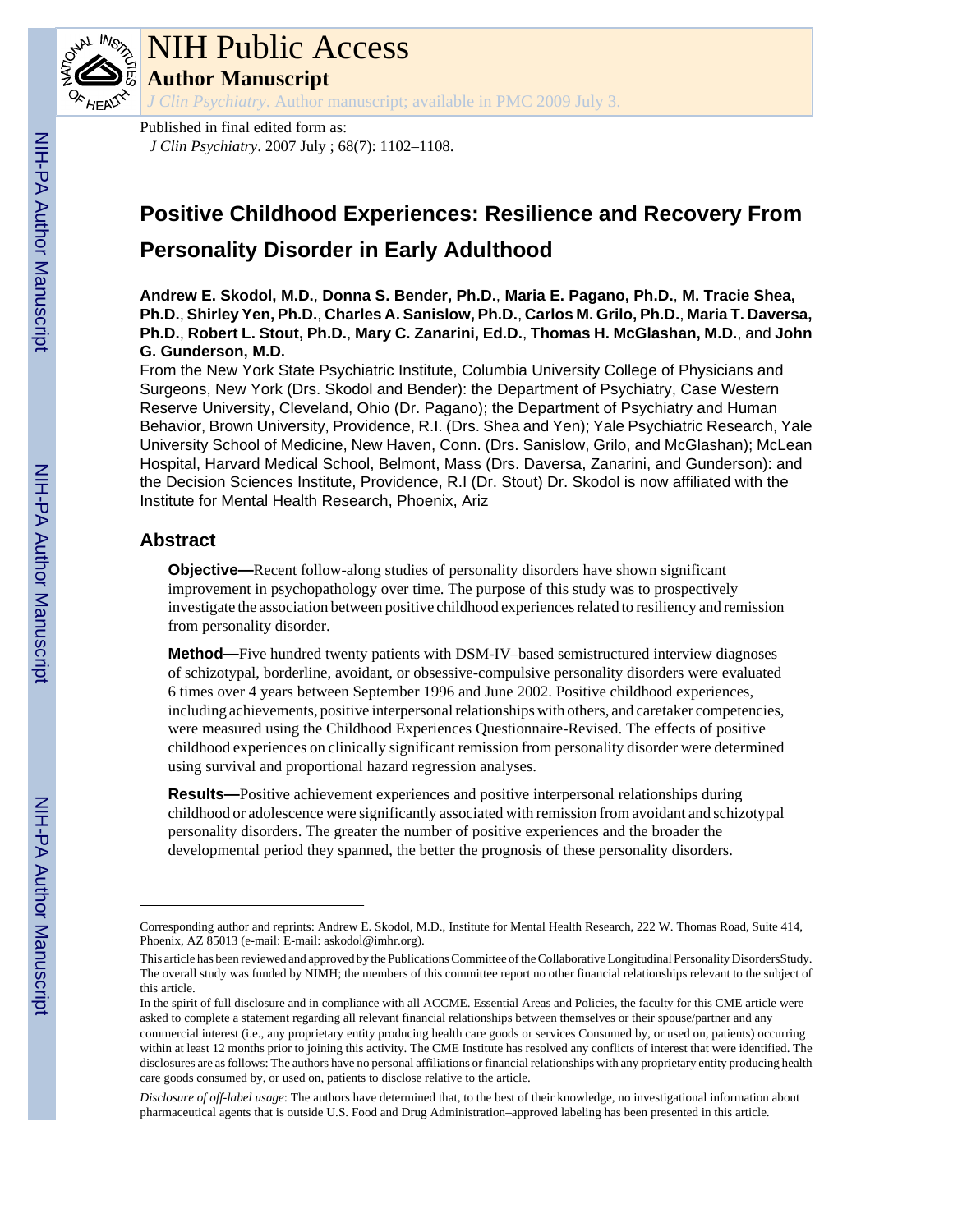**Conclusions—**The prognosis of certain personality disorders is better in patients whose developmental histories include positive experiences. Early treatment designed to foster personal strengths and competencies and to develop inter-personal skills might benefit young patients diagnosed with personality disorders.

> Considerable empirical research has focused on the pathogenic effects of negative childhood experiences, such as abuse and neglect, in the development of personality psychopathology.  $1-3$  Epidemiologic studies indicate, however, that, for many, childhood victimization has less direct impact on mental health outcomes later in life than might be expected.<sup>4,5</sup> Less attention has been paid to factors that might mitigate the deleterious effects of childhood maltreatment, protecting vulnerable children from developing personality disorders or promoting recovery.

> Recently, (here has been renewed interest in concepts such as "resiliency" and "benefit finding." $6-11$  These phenomena refer to individual differences or life experiences that help people to cope with adversity, make them better able to deal with stress in the future, and confer protection from the development of mental disorders.<sup>12</sup> Adaptive individual traits include intelligence, optimism, self-confidence or self-efficacy, sociability, internal locus of control, and active style of coping.<sup>13–21</sup> Protective life experiences are often the product of strong "social support,"<sup>22</sup> both within the family<sup>15,19,23–27</sup> and in the outside community,<sup>14,28</sup>

#### **Take-Home Points**

- Young patients with personality psychopathology may show improvement over time.
- The prognosis of certain personality disorders is better in patients whose developmental histories include positive achievements and interpersonal relationships.
- Early treatment designed to foster personal strengths and competencies and to develop interpersonal skills could have a beneficial effect on young patients diagnosed with personality disorders.

The notion of recovery from personality disorder is relatively new, even though traditional studies of the course of personality disorders have shown that only about half of patients with personality disorders retained these diagnoses over follow-up periods ranging from 6 months to 15 years.29,30 Newer follow-along studies of personality disorders with improved methodologies, however, have also shown significant rates of improvement in personality disorder psychopathology over time in patient,  $31-33$  non-patient.  $34$  and community  $35$ populations. Since personality psychopathology early in life may improve, it is expedient to determine potential mediators or predictors of change.

Therefore, it is germane to search for factors to distinguish adults whose personality disorders improve from those whose personality disorders persist.36,37 Academic achievement and competence in peer relations or other areas, such as work or activities, are some life experiences shown to be related to resilient personality traits and supportive environments that might contribute to change from maladaptive to more adaptive behavior in early adulthood, even in the context of significant adversity.7,19,21,38

The Collaborative Longitudinal Personality Disorders Study (CLPS) is an ongoing followalong investigation of the stability of personality psychopathology over time.<sup>39</sup> The original sample included 573 patients with 1 of 4 targeted personality disorders, many of whom have experienced significant maltreatment. $3$  In addition, almost half of these patients had experienced a clinically significant remission within the first 2 years of follow-up.<sup>33</sup> The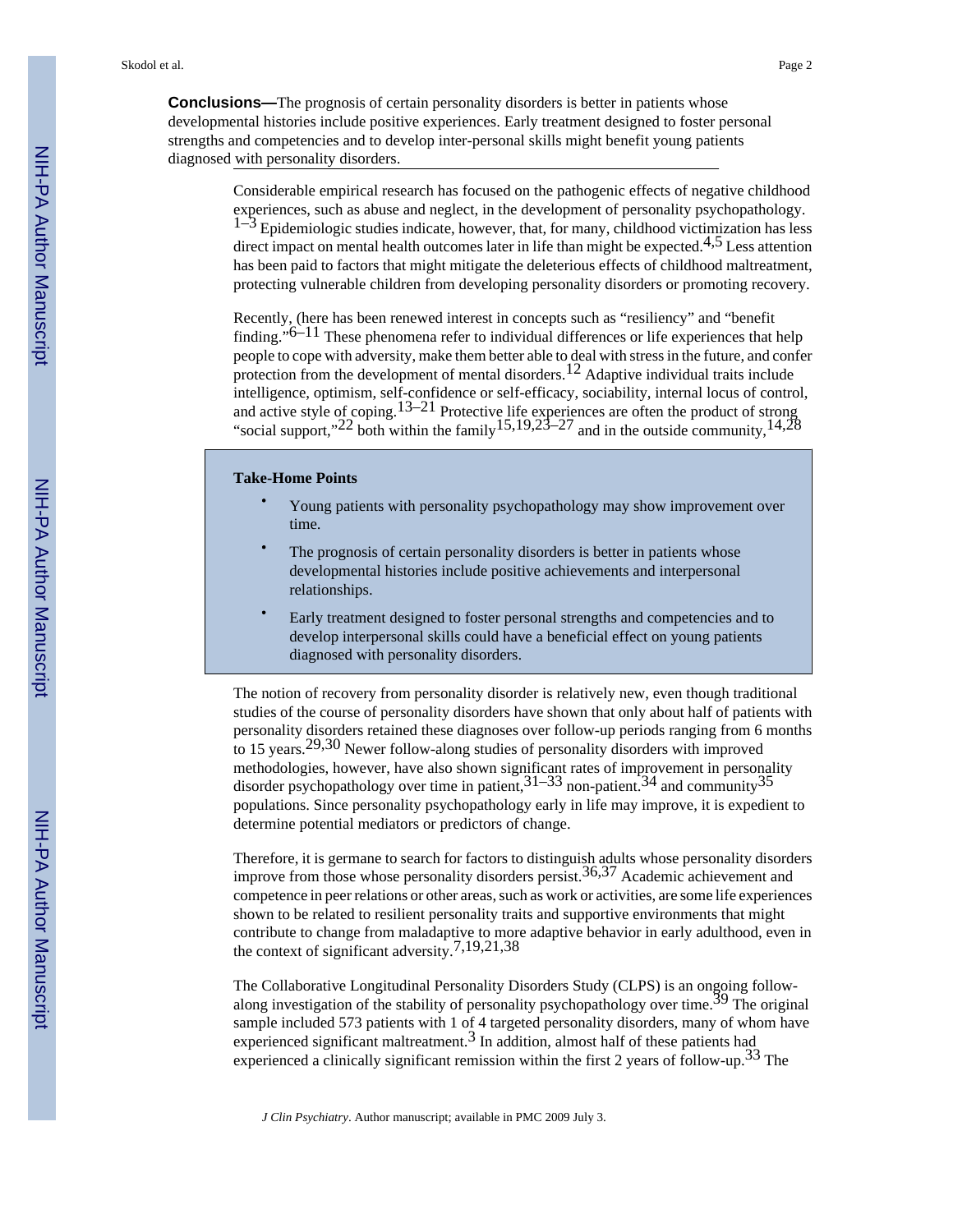current study investigates the role of 3 types of positive childhood experiences related to resiliency— achievements, positive relationships with others, and caretaker competencies on remission from personality disorder within the first 4 years of follow-up.

## **METHOD**

Detailed description of the CLPS rationale, recruitment, subject demographics, diagnostic assessments, $40^{\circ}$  and measurement reliability $41^{\circ}$  are available elsewhere. Axis I and Axis II comorbidity typical of patients with personality disorders was present.42

#### **Subjects**

Participants 18 to 45 years of age came primarily from clinical services affiliated with each of the 4 recruitment sites of the CLPS. Additional subjects were recruited via postings or advertising. All were previously or currently in mental health treatment.<sup>43</sup> Participants were prescreened to determine age eligibility and treatment status and to exclude those with active psychosis; acute substance intoxication or withdrawal, or other confusional states; or a history of schizophrenia, schizophreniform disorder, or schizoaffective disorder. All participants signed written informed consent after the study procedures had been fully explained. Institutional review board approvals were obtained for each site of the study.

The current report is based on 520 (91 %) of the original 573 personality disorder patients whose complete data on childhood experiences were available. There were no significant demographic differences between those with and without complete childhood experiences data. The majority of patients were women (64%), white (78%), and from Hollingshead and Redlich social classes II or III (63%), They were roughly equally distributed across the age range included in the study (mean age,  $32.6$  years,  $SD = 8.1$ ). Eighty-five patients met DSM-IV criteria for schizotypal personality disorder, 212 for borderline personality disorder, 300 for avoidant personality disorder, and 243 for obsessive-compulsive personality disorder. Data were collected between September 1996 and June 2002.

#### **Assessment**

All patients were interviewed at intake by experienced clinicians using the Structured Clinical Interview for DSM-IV Axis I Disorders-Patient Edition (SCID-I/P)<sup>44</sup> arid the Diagnostic Interview for DSM-IV Personality Disorders (DIPD-IV).45 Raters were trained by means of live or videotaped interviews, reviewed under the supervision of the senior author of the DIPD-IV (M.C.Z.). The 4 personality disorder diagnoses had good interrater and test-retest reliabilities, respectively (schizotypal personality disorder: 100% agreement [N insufficient 10 calculate κ for interrater reliability] and  $\kappa = 0.64$ ; borderline personality disorder:  $\kappa = 0.68$  and 0.69; avoidant personality disorder:  $\kappa = 0.68$  and 0.73; obsessive-compulsive personality disorder:  $\kappa = 0.71$  and 0.74).<sup>41</sup>

Patients were reinterviewed at 6, 12, 24, 36, and 48 months following the baseline assessment. The course of the 4 personality disorders was assessed using a modification of the DIPD-IV, the Diagnostic Interview for DSM-IV Personality Disorders Follow-Along Version (DIPD-FAV), to record traits or behaviors indicative of each criterion for the personality disorders for each month of the follow-up period. Reliability for the retrospective reporting on the DIPD-FAV was tested and found to be good (schizotypal personality disorder,  $\kappa = 0.78$ : borderline personality disorder,  $\kappa = 0.70$ ; avoidant personality disorder,  $\kappa = 0.73$ ; obsessive-compulsive personality disorder,  $\kappa = 0.68$ ) for month 6 of follow-up, assessed at both the 6-month and 12month interviews.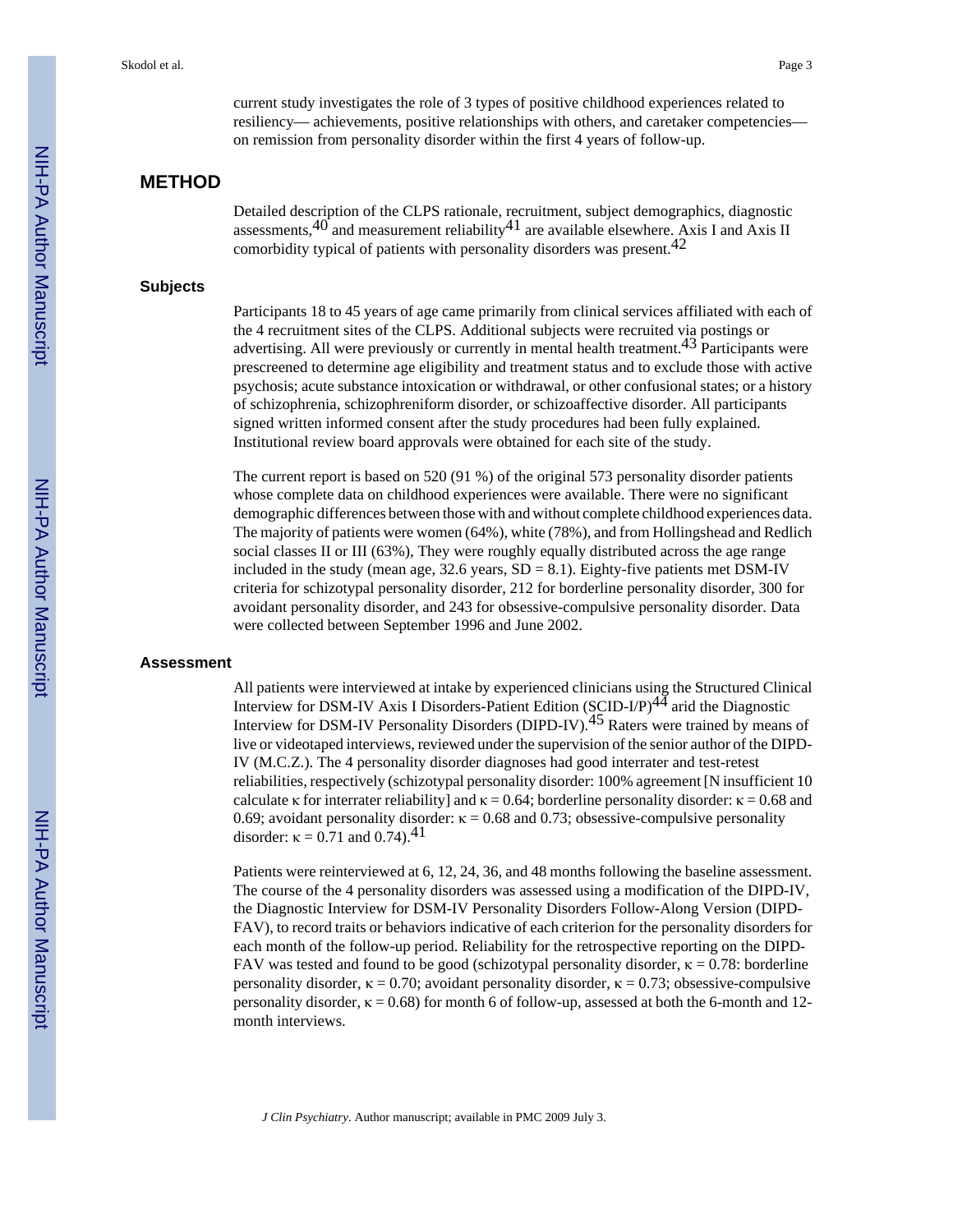To assess positive childhood experiences, interviewers administered the Childhood Experiences Questionnaire-Revised (CEQ-R) $^{46}$  either at baseline or at the 6-month follow-up interview. The CEQ-R is a semistructured interview that asks about the occurrence of positive and negative experiences that may have occurred during 3 age periods: 0 to 5, 6 to 12, and 13 to 17 years. For this study, the 0-to-5 and 6-to-12 year intervals were combined (due to the infrequency with which a number of experiences were reported from 0 to 5 years) to create a single "childhood" period to compare with the 13-to-17 year "adolescent" period. The CEQ-R has demonstrated reliability: interrater reliability κ values for individual experiences by the developer ranged from 0.64 to 1.0, with a median  $\kappa$  of 0.88.<sup>46</sup> For the CLPS study, interrater reliability κ values for 19 conjoint interviews ranged from 0.31 to 1.0 with a median of  $1.0^{47}$ 

In the positive experiences domain, the CEQ-R includes 8 questions about the youth's achievements: academic, athletic, other extracurricular activity, leadership, work, hobby, household responsibilities, and popularity. Ten questions about positive interpersonal relations with others are included: mother, father, other adult female relative, other adult male relative, other adult female, other adult male, female sibling, male sibling, female friend, and male friend. Finally, there are 10 questions about perceived caretaker competencies: female work, male work, female social ability, male social ability, female interests, male interests, female close friendships, male close friendships, female good family relationships, and male good family relationships. If a patient answered affirmatively to having achievements, positive relationships, or caretakers who were competent, the interviewers probed to determine the specific positive nature of the achievement, relationship, or competence. The CEQ-R also includes questions about 5 types of abuse (emotional, verbal, physical, caretaker sexual abuse, and noncaretaker sexual abuse) and 7 types of neglect (physical neglect, emotional withdrawal, inconsistent treatment, denial of feelings, lack of real relationship, parentification, and failure to protect).

#### **Analyses**

Remission from the index personality disorder was defined us 12 consecutive months with 2 or fewer criteria rated as present on the DIPD-FAV at some point during the first 4 years of follow-up.<sup>33</sup> A patient was eligible for a remission at the start of the first follow-up month of the study, and the first available time for a remission to occur was at the 12-month follow-up. Survival analyses (PROC LIFETEST) were conducted to determine the effects of positive experiences on overall remission rates, and for males and females separately, for each of the 4 targeted personality disorders and to assess the significance of positive experiences occurring during childhood  $(0-12 \text{ years})$  compared with those occurring during adolescence  $(13-17)$ years). Data were used from all cases to the point at which they might become missing (e.g., study dropouts), at which point they were censored. Wilcoxon tests were used to determine significance.

Proportional hazard regression analyses were conducted to assess the effects of the total number of positive experiences in each of the 3 CEQ-R domains for any individual experience that significantly predicted remission, A final set of proportional hazard regression analyses was conducted to determine the effects of total positive achievement and positive relationship experiences with any physical, sexual, or verbal abuse and any type of neglect in the model. All regression analyses controlled for gender, age, ethnicity, and number of comorbid Axis I and Axis II disorders. Analyses were performed using SAS version 8.2.48 Given the descriptive and exploratory nature of the analyses, all tests were reported with significance values greater than 95% ( $p < .05$ ), 2-tailed. Because of the number of significance tests conducted, however, caution should be used in interpreting results of only modest significance, as some of them may represent chance associations.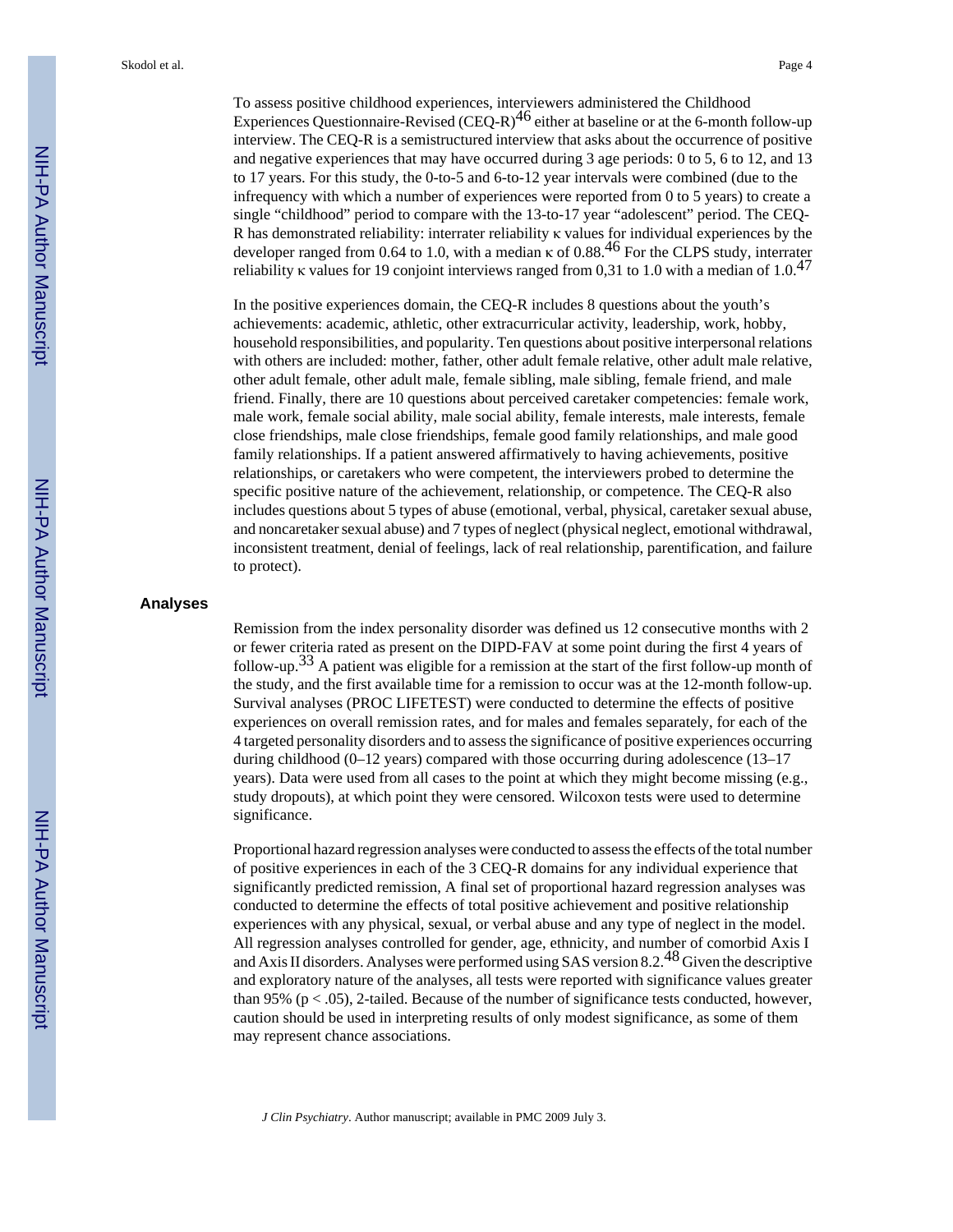## **RESULTS**

Overall remission rates (12 consecutive months at 2 or fewer criteria) for DIPD-IV diagnoses of the 4 personality disorders were as follows: schizotypal personality disorder  $= 45.5\%$ , borderline personality disorder  $= 53.6\%$ , avoidant personality disorder  $= 55.1\%$ , and obsessivecompulsive personality disorder  $= 67.0\%$ . Results of significant associations between remission and positive childhood experiences will be presented by type of experience. Significant findings are summarized in Table 1.

A positive achievement record during childhood or adolescence was significantly related to the probability of remission of avoidant personality disorder over 4 years of follow-up. Specifically, a report of achievement in extracurricular activities (60.6% remitted with achievement vs. 48.1% remitted without achievement), leadership (63.9% vs. 51.3%), work (61.2% vs. 50.1%), and popularity (69.5% vs. 48.2%) predicted avoidant personality disorder remission. These relationships were slightly stronger among female patients with avoidant personality disorder than among male patients with avoidant personality disorder, except for achievement in work, in which the relationships were nearly identical. Popularity also predicted schizotypal personality disorder remission (73.7% vs. 35.4%), with a much stronger relationship in women (88.9%) than in men (62.8%). Achievement experiences were more often significantly related to personality disorder remission if they occurred in adolescence than in childhood, although some experiences (e.g., work) were infrequently reported in childhood.

Positive relationships with female friends (62.6% remitted with vs. 43.7% remitted without) and with female relatives (62.7% vs. 48.5%) were also significantly related to avoidant personality disorder remission. The relationship for female friends was stronger among women with avoidant personality disorder (63.1%) than men (60.8%), and the relationship for female relatives was stronger among men with avoidant personality disorder (69.4%) than women (59.8%). Positive relationships with male friends predicted borderline personality disorder remission (61.7% vs. 48.2%). This relationship was slightly stronger in men with borderline personality disorder than in women. Positive relationships with mother (61.5% vs. 30.9%), female relative (64.0% vs. 34.1%), male sibling (63.6% vs. 38.9%), and female sibling (63.3% vs. 39.6%) predicted schizotypal personality disorder remission. The relationships for mother (56.8% vs. 68.8%), male sibling (58.3% vs. 70%), and female sibling (55.9% vs. 75%) were significantly weaker in men with schizotypal personality disorder than women with schizotypal personality disorder. In contrast to achievement experiences, positive relationships during both childhood and adolescence were related to personality disorder remission.

Caretaker competence as exhibited by a female caretaker having close friends was associated with remission of avoidant personality disorder (60.0% remitted, vs. 43.7% remitted). This effect was stronger in female patients (61.2%) with avoidant personality disorder than males (57.9%). No other caretaker competency variables were associated with remission from personality disorder.

Table 2 presents the effects of the total number of positive experiences in each of the 3 domains for each of the 3 personality disorders for which any individual experience was significant (i.e., avoidant personality disorder, schizotypal personality disorder, and borderline personality disorder; no individual experience predicted obsessive-compulsive personality disorder remission) controlling for gender, age, ethnicity, and number of comorbid Axis I and Axis II disorders. The total numbers of positive achievement experiences and of positive relationships were related to remission from avoidant personality disorder, and the total number of positive relationships was related to remission from schizotypal personality disorder. There were no significant relationships between total number of any type of positive childhood experience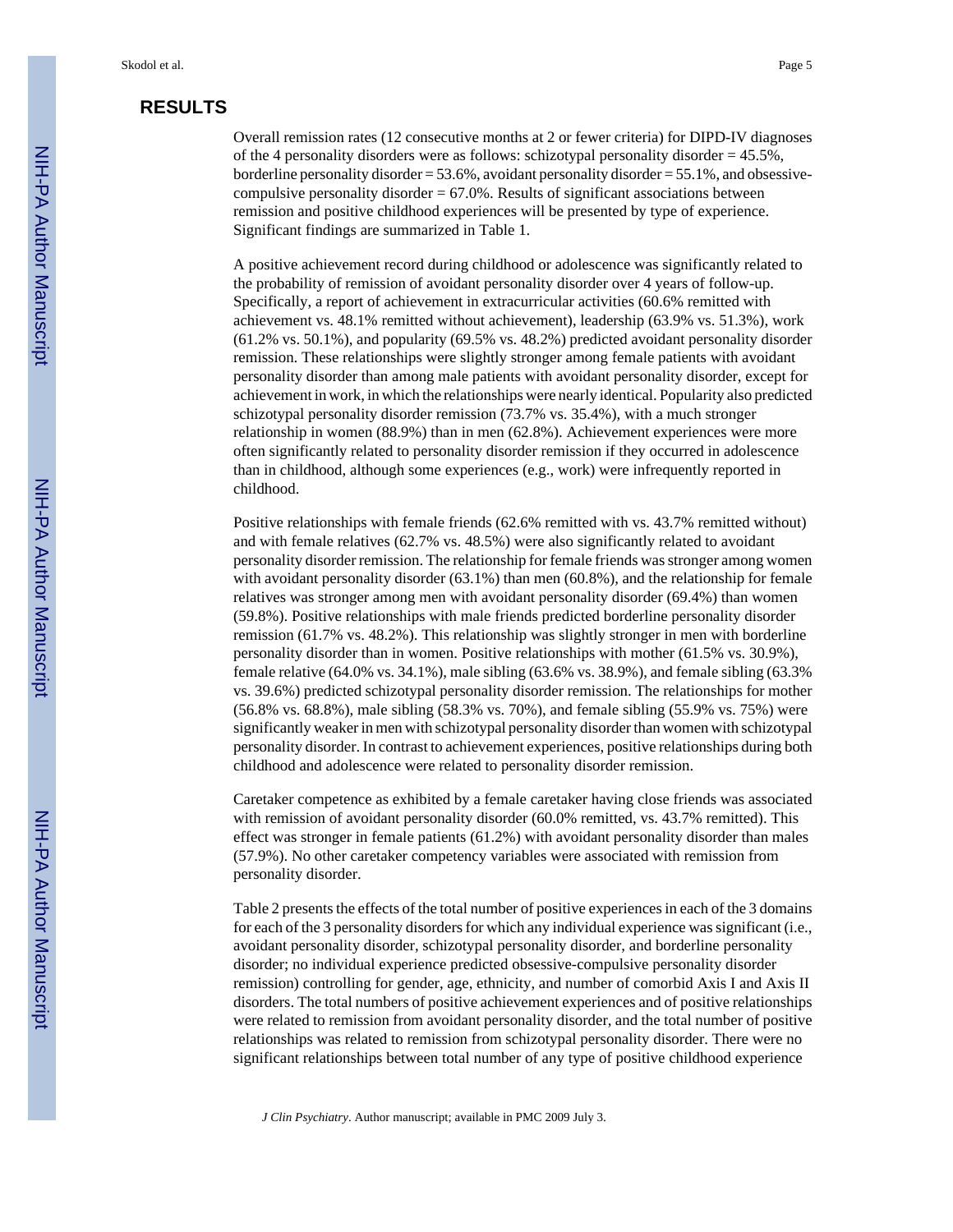and remission from borderline personality disorder. The hazard ratios reveal that for every additional type of positive achievement experience, the potential for remission from avoidant personality disorder increased by 17% and for every additional type of positive relationship, the potential for remission from avoidant personality disorder increased by 12%. For every type of positive relationship, the potential for remission from schizotypal personality disorder increased by 19%.

Regression analyses (see Table 3) showed that total positive childhood experiences in the achievement and relationship domains predicted remission from avoidant personality disorder over and above other variables, including physical, sexual, and verbal abuse and neglect. Physical abuse was a significant predictor of not remitting, i.e., personality disorder persistence or stability. Total number of positive relationship experiences also continued to predict remission from schizotypal personality disorder. Younger age also predicted remission from schizotypal personality disorder. No positive childhood experiences or abuse or neglect variables significantly predicted borderline personality disorder remission. Male gender, white ethnicity, and fewer comorbid Axis II disorders, however, were associated with remission from borderline personality disorder.

### **DISCUSSION**

This study investigated the impact of positive achievement experiences, positive interpersonal relationships, and caretaker competencies during childhood and adolescence on adult remission from 4 different personality disorders. Positive achievement experiences demonstrated a significant relationship to remission from avoidant personality disorder and schizotypal personality disorder. Achievement motivation has long been recognized as a key ingredient of resiliency in young people.<sup>49</sup> A variety of positive interpersonal relationships with others were also associated with remission from avoidant personality disorder, schizotypal personality disorder, and borderline personality disorder. There were no significant predictors of remission from obsessive-compulsive personality disorder, perhaps because of the generally higher functioning of this group.  $50$ 

Interestingly, achievements in activities that might be expected in an outgoing, extroverted, or sociable personality, i.e., leadership, extracurricular activities, and popularity, and positive interpersonal relationships were associated with remission from the 2 personality disorders most characterized by social inhibition or withdrawal— avoidant personality disorder and schizotypal personality disorder. These findings are particularly striking for patients with avoidant personality disorder, for whom we have previously found lower rates of popularity in adolescence than in patients with other personality disorders, and less involvement in extracurricular activities and leadership roles than in patients with major depressive disorder.  $^{47}$  Self-confidence and interpersonal competencies are often mentioned as aspects of resiliency and positive youth development.  $13,18,21,51,52$  In our sample, these effects were generally stronger in females than in males, consistent with the belief that females are by nature more sociable than males<sup>53</sup> and may rely on more interpersonal types of coping.

Although competent parenting  $15,24-27$  and positive role models  $54,55$  are often said to be associated with resiliency, the perceived caretaker competency variables measured in this study showed only 1 significant relationship with remission: female caretaker's close friends associated with remission from avoidant personality disorder.

The greater the number of positive childhood experiences and the broader the development period they spanned, the better the prognosis of personality disorders was in our study. We did not attempt to date specific abuse or neglect experiences. Yet, the fact that patients with avoidant personality disorder who had positive childhood achievement and interpersonal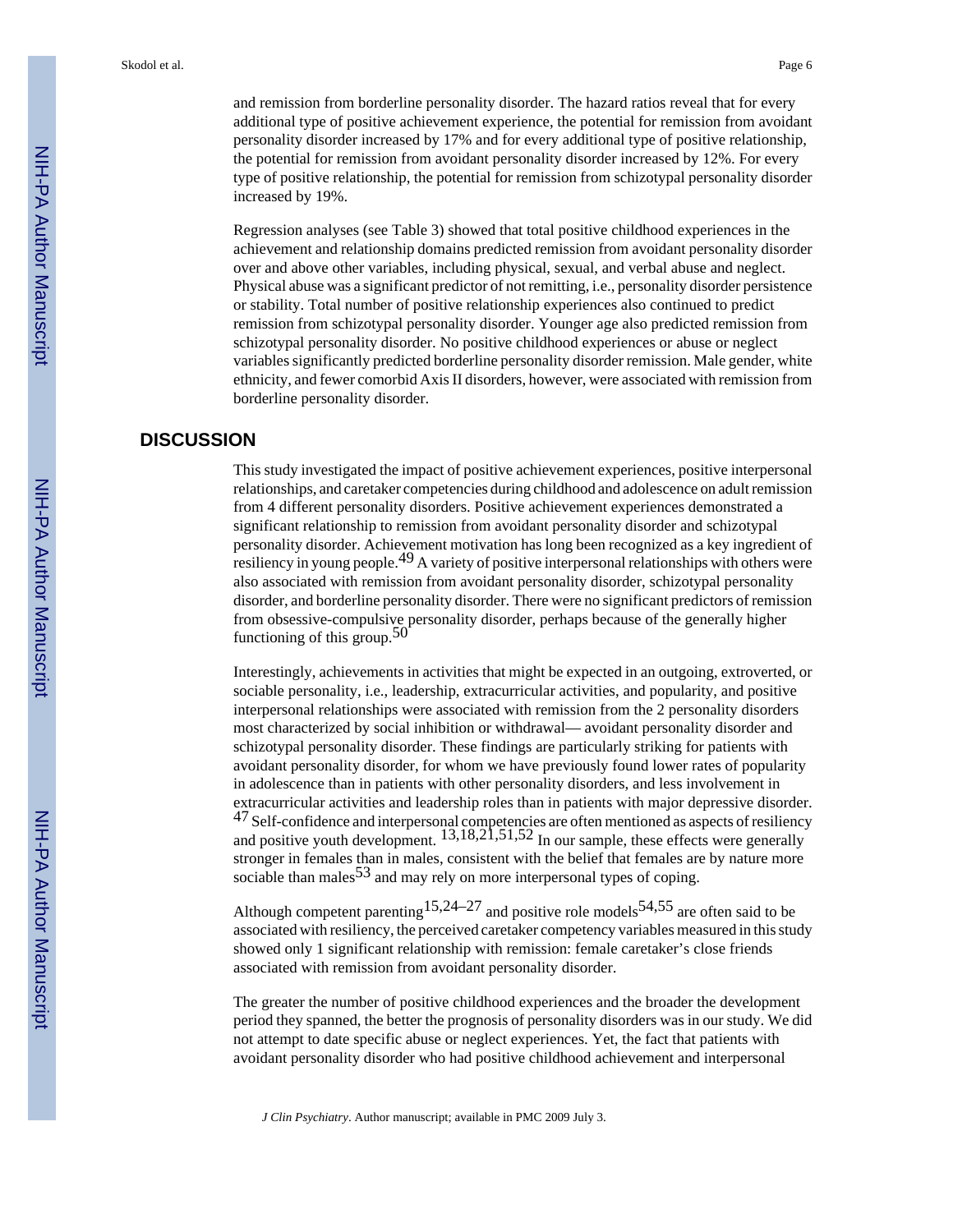experiences and patients with schizotypal personality disorder who had positive relationship experiences were more likely to remit, even in the presence of abuse experiences that predicted nonremission, suggests that these positive experiences reflect personal characteristics of resiliency, the capacity to do well even in the face of adversity. Interestingly, although childhood abuse and neglect are frequently reported in the histories of patients with borderline personality disorder (e.g., see Battle et al.<sup>3</sup>), neither abuse nor neglect were related to the stability (i.e., nonremission) of borderline personality disorder psychopathology. In a previous report,  $56$  we showed that childhood abuse predicted poor outcome for patients with borderline personality disorder based on level of functioning, measured by the Global Assessment of Functioning scale, but not based on level of borderline personality disorder psychopathology, measured by a count of diagnostic criteria at 2-year follow-up. Those results are consistent with the results of this study.

Consistent also with earlier reports from the CLPS<sup>31,33</sup> and other studies,  $32,34,35$  we found that personality disorder psychopathology continued to improve with increasing length of follow-up. By 4 years, over half of patients receiving intake diagnoses of borderline, avoidant, or obsessive-compulsive personality disorders had had at least 12 consecutive months during which they fulfilled only 2 or fewer criteria for their original disorder. This represents substantial and clinically significant improvement. Although it is too early to say whether the improvement will be sustained and for how long, or whether substantial numbers of patients will relapse to again having a diagnosable disorder, the unexpected improvement compels searching further for protective factors associated with a more benign prognosis in patients diagnosed with personality disorders. Future work might also address the relationship between positive experiences and learning mechanisms, such as reward, fear conditioning, and extinction, to forge the link between these developmental and social experiences and resiliency in neurobiological development that might later mediate remission from psychopathology.

Younger age significantly predicted remission from avoidant personality disorder (trend) and schizotypal personality disorder. This finding is consistent with the notion that some personality disorder diagnoses among younger patients may be developmental phases that at least those with adaptive personality strengths may outgrow.<sup>38</sup> The literature on traits of general personality functioning indicates that traits may not become stable until the fourth decade.57,58

A strength of the study is its prospective design, in which reports of childhood experiences taken during the first 6 months of the study predicted the future course of personality psychopathology. Since these experiences were reported retrospectively by the study participants themselves, it is possible that better prognoses for participants reporting positive experiences reflect cognitive phenomena (e.g., IQ) or personality characteristics (e.g., optimism) rather than the positive experiences per se.

The results of this study have significance for treatment and prevention. Early intervention with treatments designed to foster personal strengths and competencies and to develop interpersonal skills could have a beneficial effect on young patients diagnosed with personality disorders.<sup>21</sup> Furthermore, youth programs promoting social, emotional, cognitive, behavioral, and moral competencies may help prevent the development of personality psychopathology in vulnerable youth.<sup>59</sup>

## **Acknowledgments**

This work was funded by the National Institute of Mental Health (NIMH) grants MH 50837, MH 50838, MH 50839, MH 50840, MH 50850.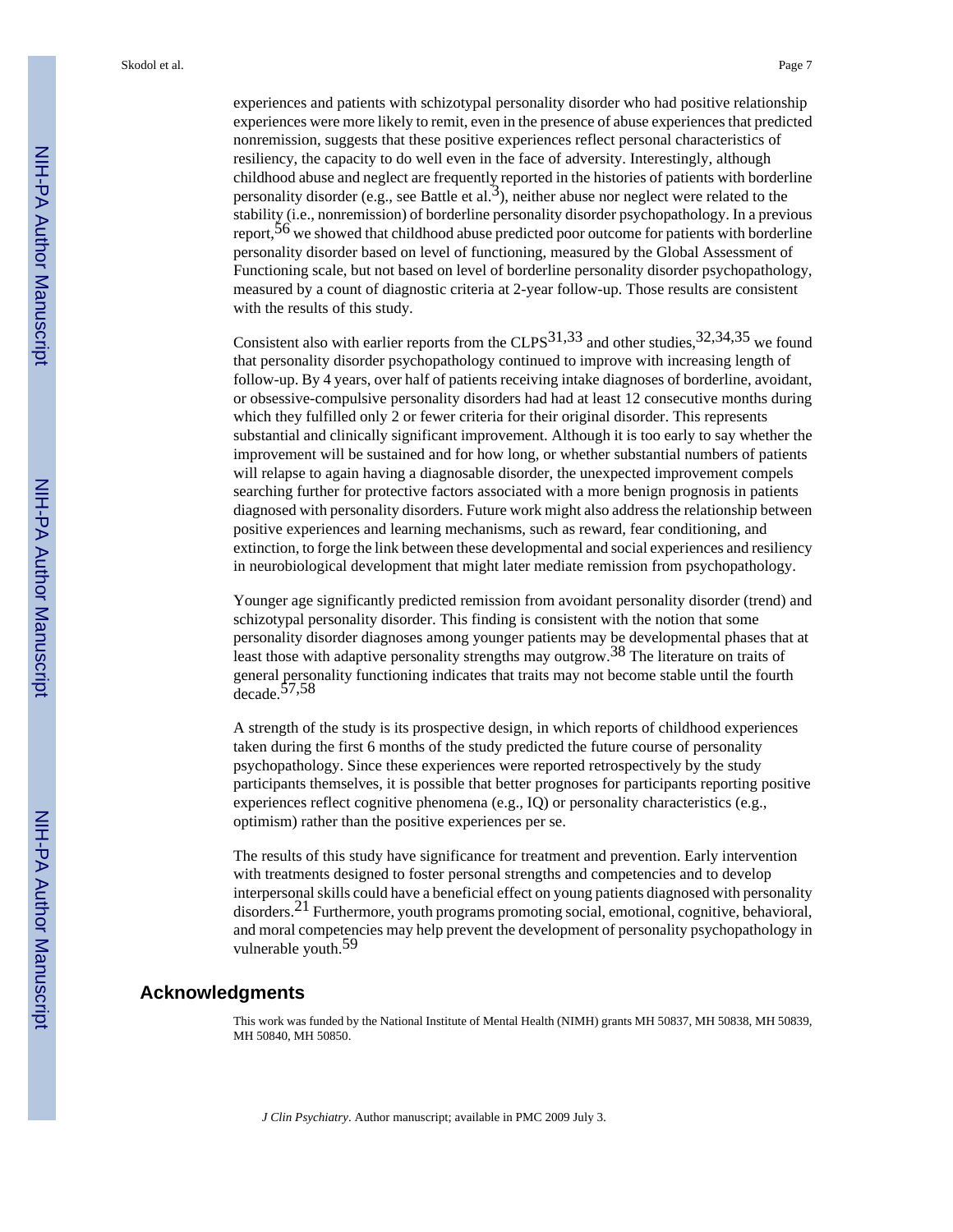## **References**

- 1. Zanarini MC, Williams AA, Lewis RE, et al. Reported pathological childhood experiences associated with the development of borderline personality disorder. Am J Psychiatry 1997;154:1101–1106. [PubMed: 9247396]
- 2. Johnson JG, Cohen P, Brown J, et al. Childhood maltreatment increases risk for personality disorders during early adulthood. Arch Gen Psychiatry 1999;56:600–606. [PubMed: 10401504]
- 3. Battle CL, Shea MT, Johnson DM, et al. Childhood maltreatment associated with adult personality disorders: findings from the Collaborative Longitudinal Personality Disorders Study. J Personal Disord 2004;18:193–211.
- 4. Rind B, Tromovitch P, Bauserman R. A meta-analytic examination of assumed properties of child sexual abuse using college samples. Psychol Bull 1998;124:22–53. [PubMed: 9670820]
- 5. Horowitz AV, Widom CS, McLaughlin J, et al. The impact of childhood abuse and neglect on adult mental health: a prospective study. J Health Soc Behav 2001;42:184–201. [PubMed: 11467252]
- 6. Affleck G, Tennen H. Construing benefits from adversity: adaptational significance and dispositional underpinnings. J Pers 1996;64:899–922. [PubMed: 8956517]
- 7. Masten AS, Coatsworth JD. The development of competence in favorable and unfavorable environments. Am Psychol 1998;53:205–220. [PubMed: 9491748]
- 8. Luthar SS, Cicchetti D, Becker B. The construct of resilience: a critical evaluation and guidelines for future work. Child Dev 2000;71:543–562. [PubMed: 10953923]
- 9. Bell CC. Cultivating resiliency in youth. J Adolesc Health 2001;29:375–381. [PubMed: 11691598]
- 10. Richardson GE. The metatheory of resilience and resiliency. J Clin Psychol 2002;58:307–321. [PubMed: 11836712]
- 11. Bonanno GA. Loss, trauma, and human resilience: have we underestimated the human capacity to thrive after extremely aversive events? Am Psychol 2004;59:20–28. [PubMed: 14736317]
- 12. Rutter M. Resilience in the face of adversity: protective factors and resistance to psychiatric disorder. Br J Psychiatry 1985;147:598–611. [PubMed: 3830321]
- 13. Rutter M. Psychosocial resiliency and protective mechanisms. Am J Orthopsychiatry 1987;57:316– 329. [PubMed: 3303954]
- 14. Werner EE. High-risk children in young adulthood: a longitudinal study from birth to 32 years. Am J Orthopsychiatry 1989;59:72–81. [PubMed: 2467566]
- 15. Wyman PA, Cowan EL, Work WC, et al. Developmental and family correlates of resiliency in urban children who have experienced major life stress. Am J Community Psychol 1991;19:405–426. [PubMed: 1892136]
- 16. Werner EE. The children of Kauai: resiliency and recovery in adolescence and adulthood. J Adolesc Health 1992;13:262–268. [PubMed: 1610840]
- 17. Cowen EL, Wyman PA, Work WC. Resilience in highly stressed urban children: concepts and findings. Bull N Y Acad Med 1996;73:267–284. [PubMed: 8982521]
- 18. Klohnen EC. Conceptual analysis and measurement of the construct of ego-resiliency. J Pers Soc Psychol 1996;70:1067–1079. [PubMed: 8656335]
- 19. Masten AS, Hubbard JJ, Gest SD, et al. Competence in the context of adversity: pathways to resilience and maladaptation from childhood to late, adolescence. Dev Psychopathol 1999;11:143–169. [PubMed: 10208360]
- 20. Pengilly JW, Dowd ET. Hardiness and social support as moderators of stress. J Clin Psychol 2000;56:813–820. [PubMed: 10877469]
- 21. Shiner RL. Linking childhood personality with adaptation: evidence for continuity mid change across time into late adolescence. J Pers Soc Psychol 2000;78:310–325. [PubMed: 10707337]
- 22. Schultz U, Mohamed NE. Turning the tide: benefit finding after cancer surgery. Soc Sci Med 2004;59:653–662. [PubMed: 15144772]
- 23. Luthar SS, Zigler E. Vulnerability and competence: a review of research on resilience in childhood. Am J Orthopsychiatry 1991;61:6–22. [PubMed: 2006679]
- 24. Cowan EL, Wyman PA, Work WC, et al. Follow-up study of young stress-affected and stress-resilient urban children. Dev Psychopathol 1997;9:565–577. [PubMed: 9327240]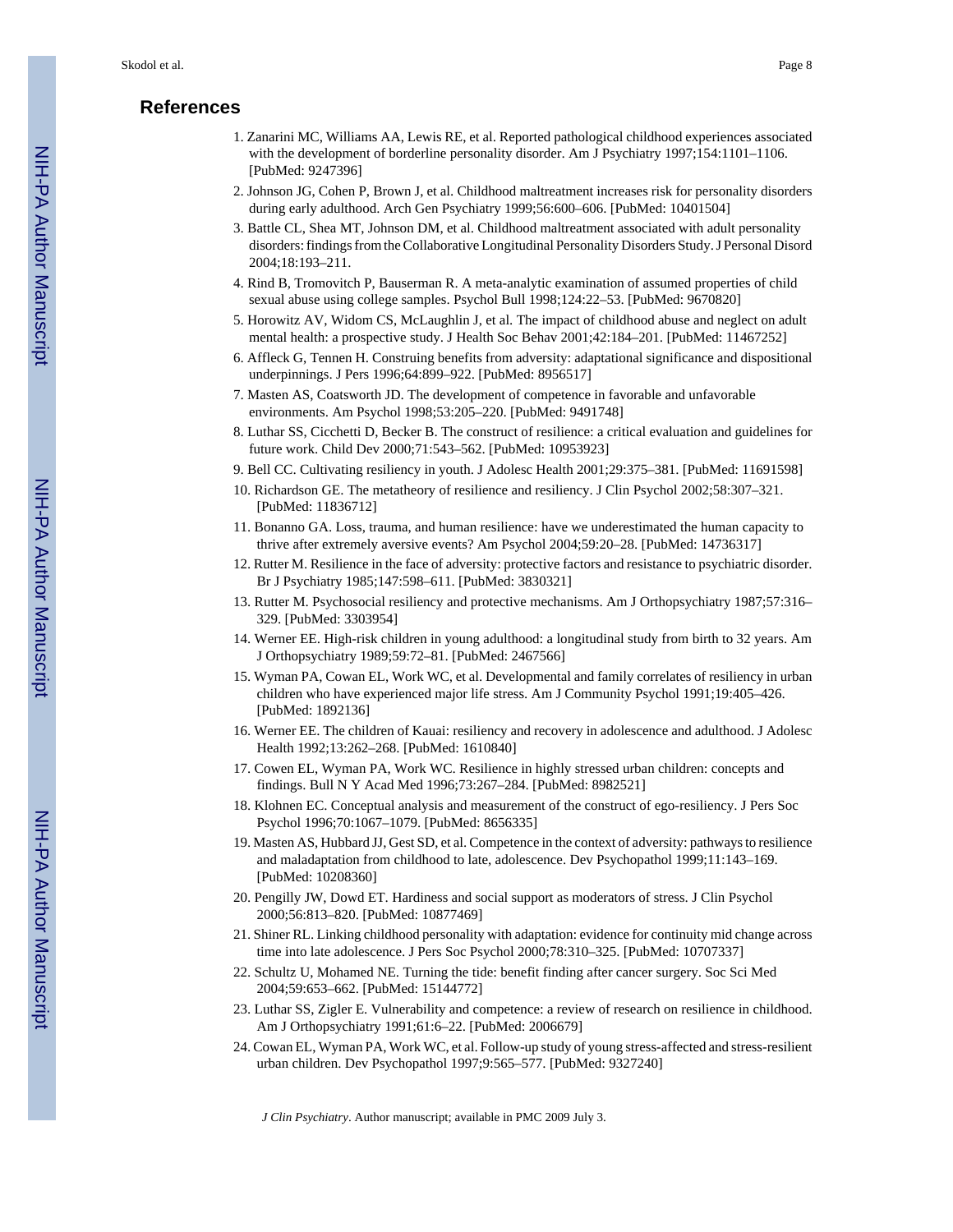- 25. Strage AA. Family context variables and the development of self-regulation in college students. Adolescence 1998;33:17–31. [PubMed: 9583657]
- 26. Wyman PA, Cowan EL, Work WC, et al. Caregiving and developmental factors differentiating Young at-risk urban children showing resilient versus stress-affected outcomes: a replication and extension. Child Dev 1999;70:645–659. [PubMed: 10368913]
- 27. Lin KK, Sandler IN, Ayers TS, et al. Resilience in parentally bereaved children and adolescents seeking preventive services. J Clin Child Adolesc Psychol 2004;33:673–683. [PubMed: 15498735]
- 28. Garmezy, N. Stress-resistant children: the search for protective factors. In: Stevenson, JE., editor. Recent Research in Developmental Psychopathology. Oxford England: Pergamon Press; 1985. p. 213-233.
- 29. Perry JC. Longitudinal studies of personality disorders. J Personal Disord 1993;7(suppl):63–85.
- 30. McDavid JD, Pilkonis PA. The Mobility of personality disorders diagnoses. J Personal Disorder 1996;10:1–15.
- 31. Shea MT, Stout RL, Gunderson JG, et al. Short-term diagnostic stability of schizotypal, borderline, avoidant, and obsessive-compulsive personality disorders. Am J Psychiatry 2002;159:2036–2041. [PubMed: 12450953]
- 32. Zanarini MC, Frankenburg FR, Hennen J, et al. The longitudinal course of borderline psychopathology: 6-year prospective follow-up of the phenomenology of borderline personality disorder. Am J Psychiatry 2003;160:274–283. [PubMed: 12562573]
- 33. Grilo CM, Shea MT, Sanislow CA, et al. Two-year stability and change in schizotypal, borderline, avoidant and obsessive-compulsive personality disorders. J Consult Clin Psychol 2004;72:767–775. [PubMed: 15482035]
- 34. Lenzenweger MF. Stability and change in personality disorder features: the Longitudinal Study of Personality Disorders. Arch Gen Psychiatry 1999;56:1009–1015. [PubMed: 10565501]
- 35. Johnson JG, Cohen P, Kasen S, et al. Age-related change in personality disorder trait levels between early adolescence and adulthood: a community-based longitudinal investigation. Acta Psychiatr Scand 2000;102:265–275. [PubMed: 11089726]
- 36. Cohen, P.; Crawford, T. Developmental issues. In: Oldham, JM.; Skodol, AE.; Bender, DS., editors. The American Psychiatric Press Textbook of Personality Disorders. Arlington, Va: American Psychiatric Publishing; 2005. p. 171-185.
- 37. Johnson, JG.; Bromley, E.; McGeoch, PG. Role of childhood experiences in the development of maladaptive and adaptive personality traits. In: Oldham, JM.; Skodol, AE.; Bender, DS., editors. The American Psychiatric Press Textbook of Personality Disorders. Arlington, Va: American Psychiatric Publishing; 2005. p. 209-221.
- 38. Masten AS, Burt KB, Roisman GI, et al. Resources and resilience in the transition to adulthood: continuity and change. Dev Psychopathol 2004;16:1071–1094. [PubMed: 15704828]
- 39. Skodol AE, Shea MT, McGlashan TH, et al. The Collaborative Longitudinal Personality Disorders Study (CLPS): overview and implications. J Personal Disord 2005;19:487–504.
- 40. Gunderson JG, Shea MT, Skodol AE, et al. The Collaborative Longitudinal Personality Disorders Study: development, aims, design, and sample characteristics. J Personal Disord 2000;14:300–315.
- 41. Zanarini MC, Skodol AE, Bender D, et al. The Collaborative Longitudinal Personality Disorders Study: reliability of axis I and II diagnoses. J Personal Disord 2000;14:291–299.
- 42. McGlashan TH, Grilo CM, Skodol AE, et al. The Collaborative Longitudinal Personality Disorders Study: baseline axis I/II and II/II diagnostic co-occurrence. Acta Psychiatr Scand 2000;102:256–264. [PubMed: 11089725]
- 43. Bender DS, Dolan RT, Skodol AE, et al. Treatment utilization by patients with personality disorders. Am J Psychiatry 2001;158:295–302. [PubMed: 11156814]
- 44. First, MB.; Spitzer, RL.; Gibbon, M., et al. Structured Clinical Interview for DSM-IV Axis I Disorders, Patient Edition (SCID-I/P). New York, NY: New York State Psychiatric Institute, Biometrics Research; 1996.
- 45. Zanarini, MC.; Frankenburg, FR.; Sickel, AE., et al. The Diagnostic Interview for DSM-IV Personality Disorders (DIPD-IV). Belmont, Mass: McLean Hospital; 1996.
- 46. Zanarini MC, Gunderson JG, Marino MF, et al. Childhood experiences of borderline patterns. Compr Psychiatry 1989;30:18–25. [PubMed: 2924564]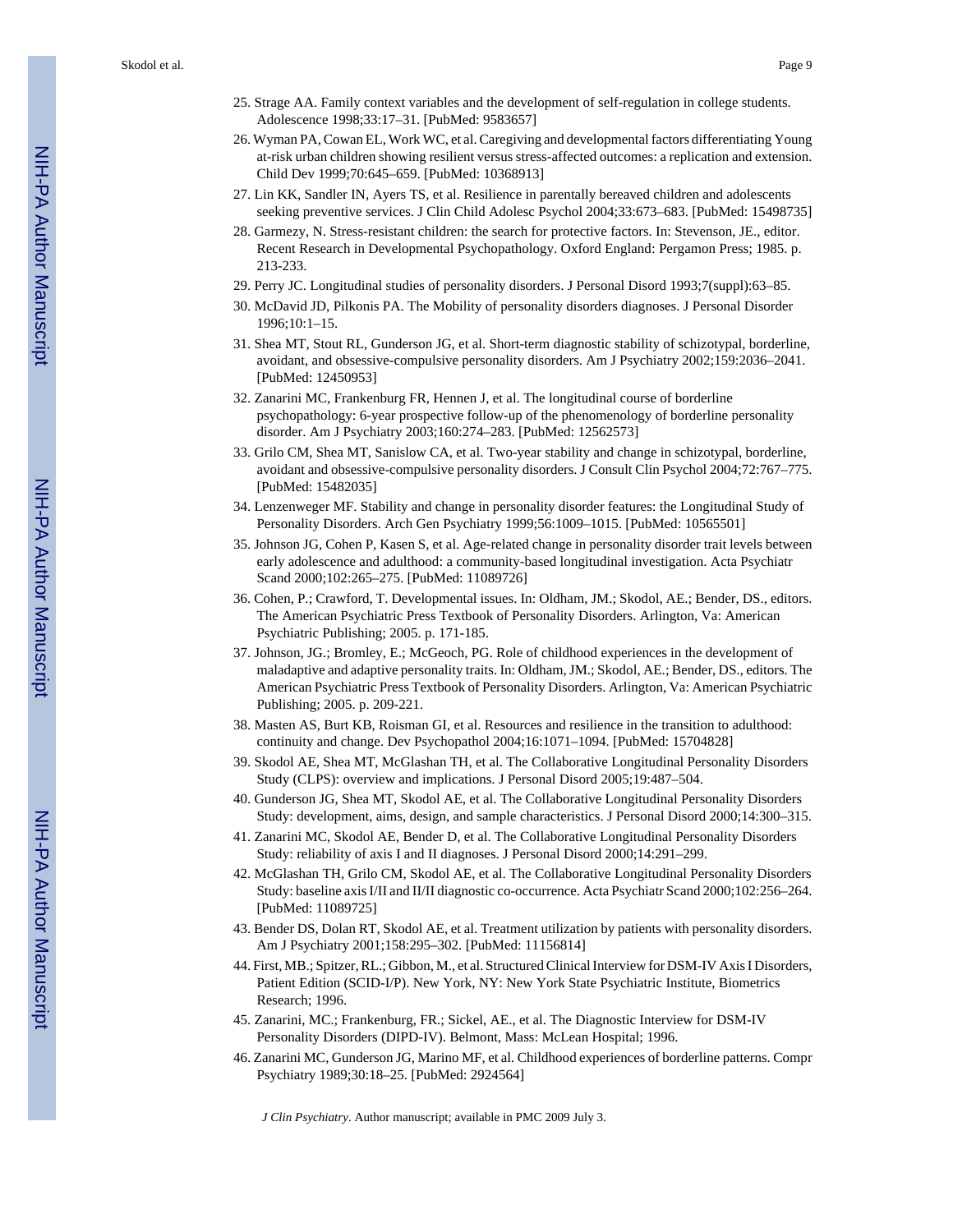Skodol et al. Page 10

- 47. Rettew DC, Zanarini MC, Yen S, et al. Childhood antecedents of avoidant personality disorder: a retrospective study. J Am Acad Child Adolesc Psychiatry 2003;42:1122–1130. [PubMed: 12960713]
- 48. SAS Institute Inc. SAS/STAT User's Guide, Version 8. Cary, NC: SAS Institute Inc; 1999.
- 49. Werner, EE.; Smith, RS. Vulnerable But Invincible: A Study of Resilient Children. New York, NY: McGraw-Hill; 1982.
- 50. Skodol AE, Gunderson JG, McGlashan TH, et al. Functional impairment in patients with schizotypal, borderline, avoidant, or obsessive-compulsive personality disorder. Am J Psychiatry 2002;159:276– 283. [PubMed: 11823271]
- 51. Caplan M, Weissberg RP, Grober JS, et al. Social competence promotion with inner-city and suburban young adolescents: effects on social adjustment and alcohol use. J Consult Clin Psychol 1992;60:56– 63. [PubMed: 1556286]
- 52. Charney DS. Psychobiological mechanisms of resilience and vulnerability: implications for successful adaptation to extreme stress. Am J Psychiatry 2004;161:195–216. [PubMed: 14754765]
- 53. Feingold A. Gender differences in personality: a meta-analysis. Psychol Bull 1994;116:429–456. [PubMed: 7809307]
- 54. Scales PC, Benson PL, Roehlkepartain EC, et al. The role of parental status and child age in the engagement of children and youth with adults outside their families. J Fam Issues 2004;25:735–760.
- 55. Scales PC, Gibbons JL. Extended family members and unrelated adults in the lives of young adolescents: a research agenda. J Early Adolesc 1996;16:365–389.
- 56. Gunderson JG, Daversa MT, Grilo CM, et al. Predictors of 2-year outcome for patients with borderline personality disorder. Am J Psychiatry 2006;163:822–826. [PubMed: 16648322]
- 57. Costa, PT., Jr; McCrae, RR. Set like plaster? evidence for the stability of adult personality. In: Heatherington, TF.; Wemberger, JL., editors. Can Personality Change?. Washington DC: American Psychological Association; 1994. p. 21-40.
- 58. McCrae RR, Costa PT Jr, Ostendorf F, et al. Nature over nurture: temperament, personality, and life span development. J Pers Soc Psychol 2000;78:173–186. [PubMed: 10653513]
- 59. Commission on Positive Youth Development. The positive perspective on youth development. In: Evans, DL.; Foa, EB.; Cur, RE., et al., editors. Treating and Preventing Adolescent Mental Health Disorders. New York, NY: Oxford University Press; 2005. p. 497-527.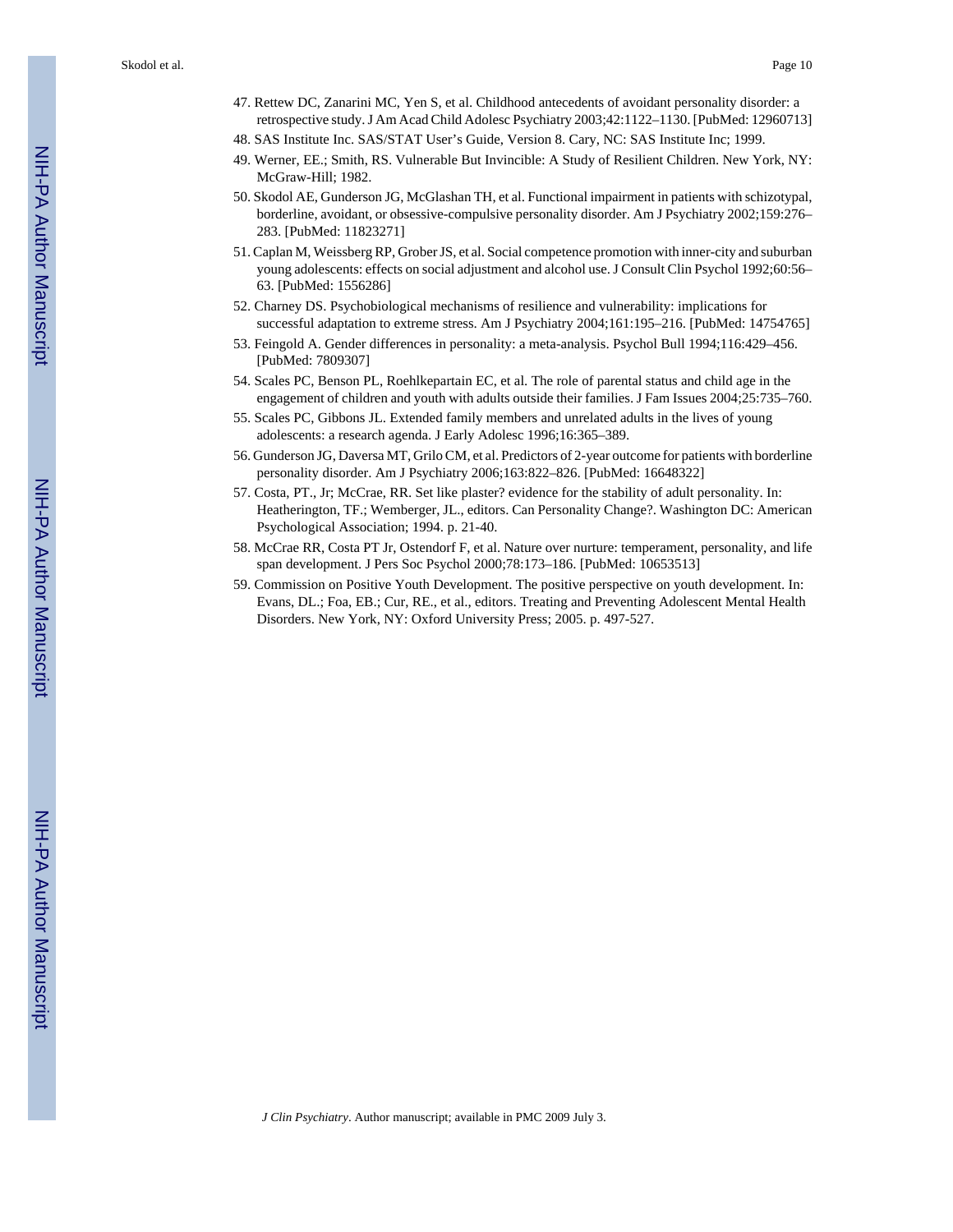NIH-PA Author Manuscript NIH-PA Author Manuscript

 NIH-PA Author ManuscriptNIH-PA Author Manuscript Table 1<br>Positive Childhood Experiences and Gender in Relation to Remission From Personality Disorders in 520 Patients Positive Childhood Experiences and Gender in Relation to Remission From Personality Disorders in 520 Patients

|                                                                                                                                   |                             |       |       |                | Gender Difference <sup>a</sup> |         |
|-----------------------------------------------------------------------------------------------------------------------------------|-----------------------------|-------|-------|----------------|--------------------------------|---------|
| Positive Childhood Experience                                                                                                     | <b>Personality Disorder</b> | ž     | ਚ     | $\mathbf{r}$   | Male                           | Female  |
| Extracurricular activities                                                                                                        | Avoidant                    | 10.18 | 1,300 | .0014          |                                | ₩       |
| Leadership                                                                                                                        | Avoidant                    | 8.05  | 1,300 | 0046           |                                | ∗       |
| Work                                                                                                                              | Avoidant                    | 7.73  | 1,300 | .0054          | $\vert$                        | П       |
| Popularity                                                                                                                        | Avoidant                    | 13.87 | 1,300 | .0002          |                                | ₩       |
|                                                                                                                                   | Schizotypal                 | 12.03 | 1,85  | .0005          |                                | ∗       |
| Positive relations with female friends                                                                                            | Avoidant                    | 10.69 | 1,300 | $\overline{5}$ |                                | ₩       |
| Positive relations with female relatives                                                                                          | Avoidant                    | 7.63  | 1,300 | .0058          | ₩                              |         |
|                                                                                                                                   | Schizotypal                 | 7.72  | 1,85  | .0055          | $\mid \mid$                    | $\vert$ |
| Positive relations with male friends                                                                                              | Borderline                  | 4.32  | 1,212 | .0378          | ₩                              |         |
| Positive relations with mother                                                                                                    | Schizotypal                 | 7.92  | 1,85  | 6700           |                                | ₩       |
| Positive relations with male siblings                                                                                             | Schizotypal                 | 7.66  | 1,85  | .0057          |                                | ∗       |
| Positive relations with female siblings                                                                                           | Schizotypal                 | 5.49  | 1,85  | 191            |                                | ∗       |
| Female caretaker having close friends                                                                                             | Avoidant                    | 6.14  | 1,300 | .0132          |                                | ₩       |
| $a_{i*}$ indicates the effect is stronger for specified gender. " = " Indicates the effect is similar for both females and males. |                             |       |       |                |                                |         |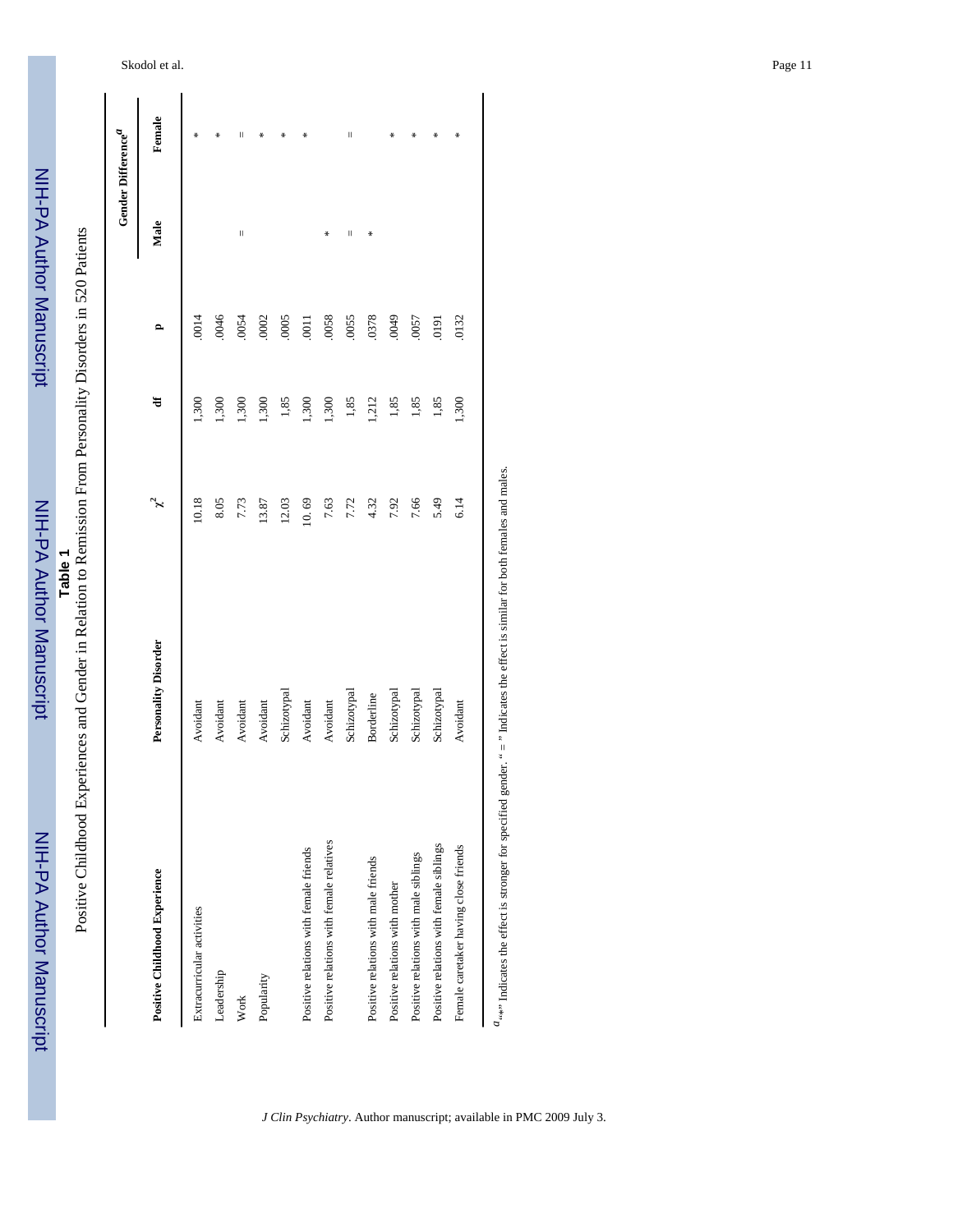| .<br>.<br>.<br>.   |
|--------------------|
|                    |
|                    |
|                    |
|                    |
|                    |
|                    |
|                    |
|                    |
|                    |
|                    |
|                    |
|                    |
|                    |
|                    |
|                    |
|                    |
|                    |
|                    |
| <u>ומו ומחזה ו</u> |
|                    |
|                    |

NIH-PA Author Manuscript

 $\ddot{\phantom{a}}$ 

Table 2<br>Effect of Total Number of Positive Achievement, Positive Relationship, and Caretaker Competence Experiences on Remission From Personality Disorders Over 4 Years Effect of Total Number of Positive Achievement, Positive Relationship, and Caretaker Competence Experiences on Remission From Personality Disorders Over 4 Years

|                              |      |      |                               |       |                 |      |                         | Diagnostic Group                 |      |                 |         |      |                                        |     |                 |
|------------------------------|------|------|-------------------------------|-------|-----------------|------|-------------------------|----------------------------------|------|-----------------|---------|------|----------------------------------------|-----|-----------------|
|                              |      |      | Avoidant Personality Disorder |       |                 |      |                         | Schizotypal Personality Disorder |      |                 |         |      | <b>Borderline Personality Disorder</b> |     |                 |
| Positive Experience          |      | 5    |                               |       | Hazard<br>Ratio |      | $\overline{\mathbf{S}}$ |                                  |      | Hazard<br>Ratio | ≏       | SE   | Ļ                                      |     | Hazard<br>Ratio |
| Total achievements           | 0.16 | 0.04 | 12.03                         | .0005 | 1.17            | 0.08 | 0.08                    | 0.84                             | .359 | 1.08            | $-0.03$ | 0.05 | 0.29                                   | 592 | 0.97            |
| Total relationships          | 0.11 | 0.04 | 10.11                         | .0015 | 112             | 0.18 | 0.06                    | 8.19                             | 004  | 1.19            | 0.00    | 0.05 | 0.01                                   | 931 | 1.00            |
| Total caretaker competencies | 0.03 | 0.03 | 0.69                          | 407   | 1.03            | 0.06 | 0.06                    | 0.95                             | .330 | 1.06            | $-0.01$ | 0.04 | 0.10                                   | 752 | 0.99            |
|                              |      |      |                               |       |                 |      |                         |                                  |      |                 |         |      |                                        |     |                 |